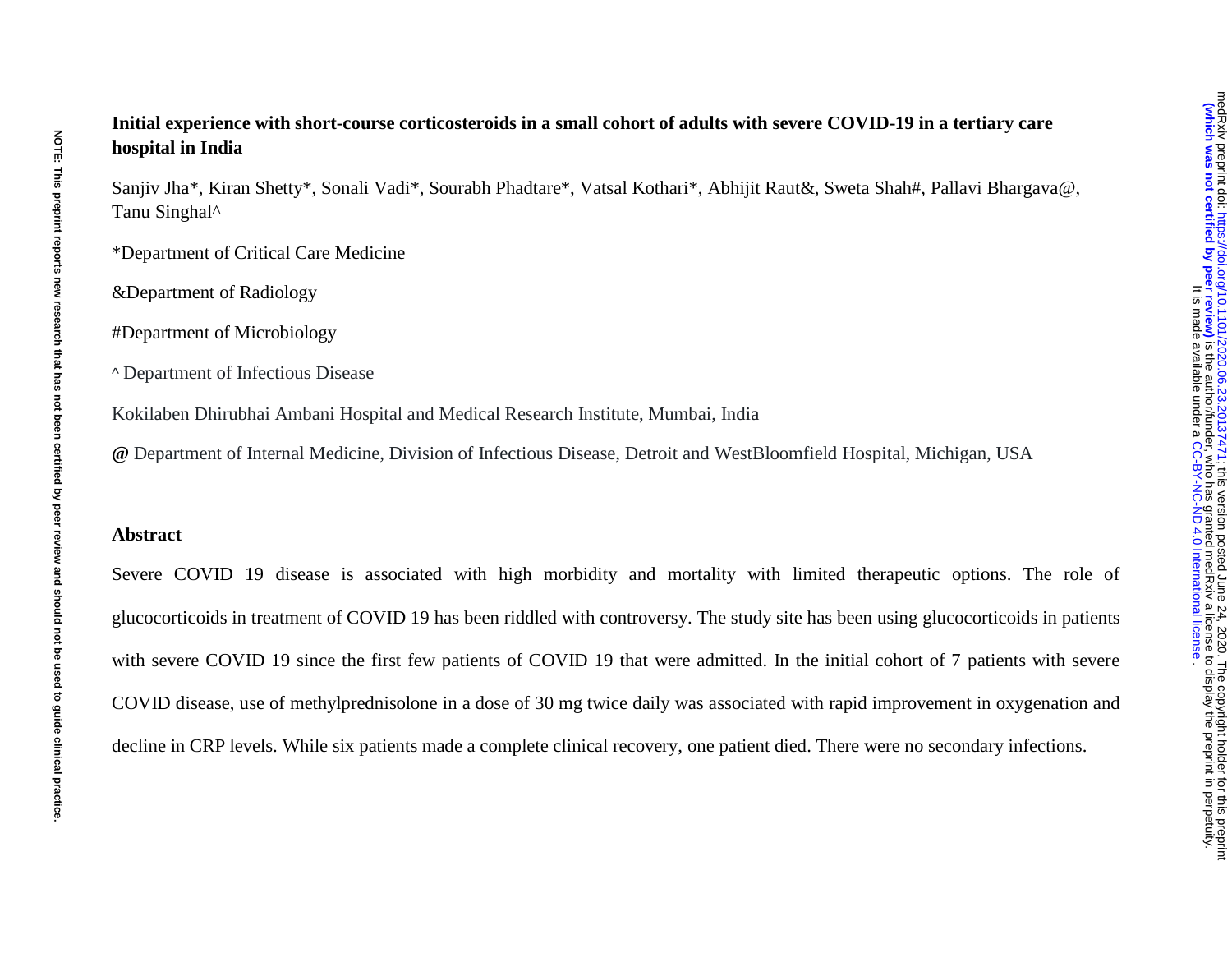India is in the midst of the COVID-19 epidemic with steady rise in the numbers of cases and deaths (1). In Mumbai, one of the epicentres of the outbreak several private hospitals have set up COVID treatment units. The study site has set up a negative pressure 17 bed COVID-19 unit since 23rd March 2020. The infection prevention, admission and treatment protocols are in line with recommendations from Government of India (2). Severe COVID 19 is associated with high morbidity and mortality. Treatment options are limited. There has been a controversy about the benefit of steroids in severe COVID 19. We describe here our experience in managing our first few severe cases of COVID-19 with glucocorticoids over a 2 weeks period between  $26<sup>th</sup>$  March and  $8<sup>th</sup>$  April 2020. The Institutional Research and Ethics Committee granted a waiver of review for the study.

Eighteen adults with a confirmed diagnosis of COVID-19 by RT-PCR were admitted to the unit in the study period. Of these seven were having severe disease (defined as oxygen saturation <93% at any time during the hospital stay), 10 had mild symptoms and one was asymptomatic. Further discussion is confined to the seven patients with severe disease (Table 1). Five were male and the mean age was 58 years (range 44-70 years). Four patients had comorbidities including hypertension (3), diabetes mellitus (2), chronic kidney disease (1) and obstructive airway disease (1). The mean duration of symptoms prior to admission was 7 days (range 4-10 days). Fever, cough and breathing difficulty were present in all patients; one patient had gastrointestinal symptoms of diarrhoea and vomiting. Three were febrile, all had tachycardia but none had hypotension. Five patients were tachypneic and hypoxic at admission while two patients (1 and 6, Table 1) developed hypoxia on day 4 and day 3 of hospitalization. The investigative profile of the study patients at admission is summarized in Table 2. Blood cultures sent at admission were negative in all patients. In the 5 patients who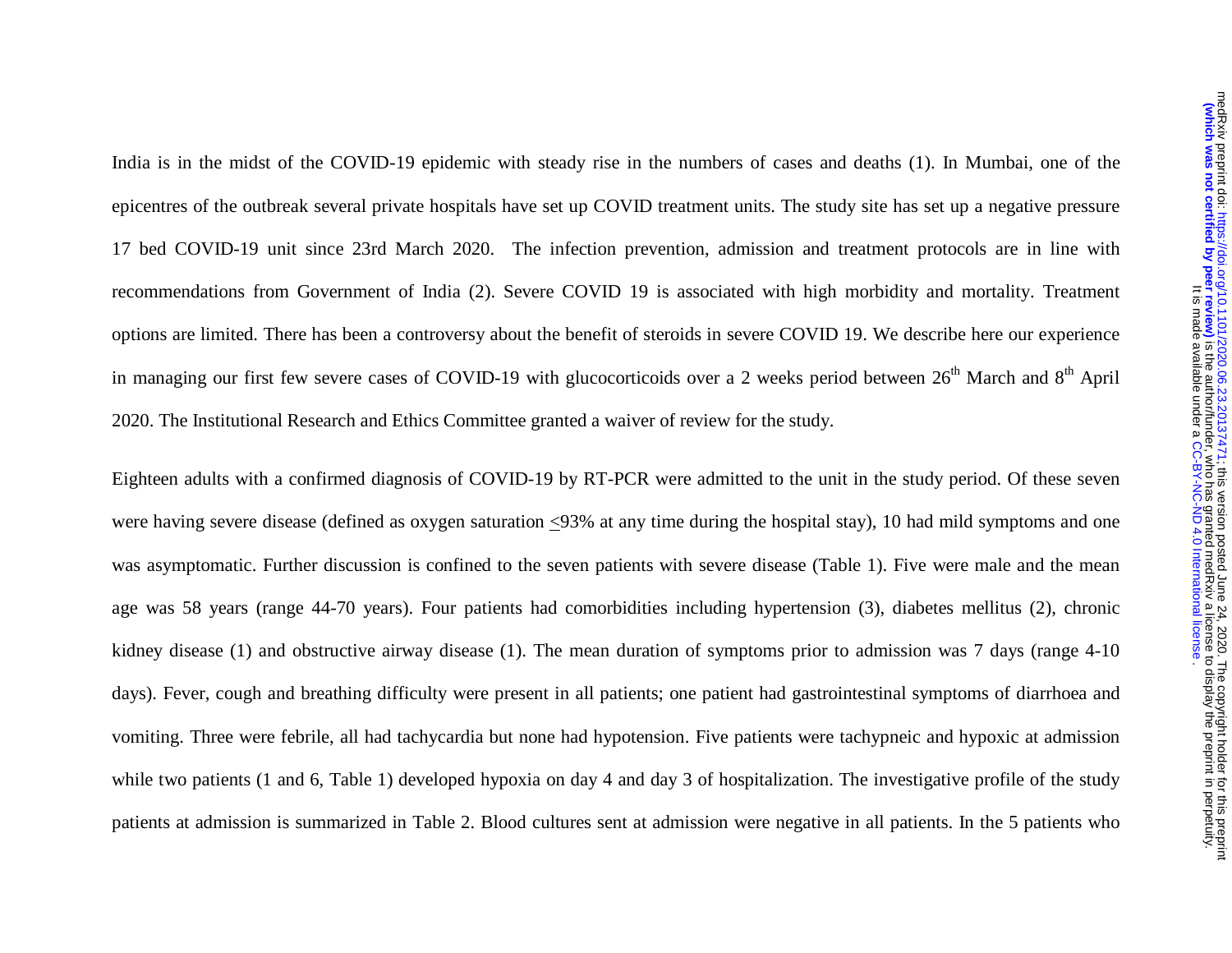were hypoxic on admission, radiologic investigations were carried out and were abnormal (CXR in 3, CT in 1 and both CXR and CT in 1). The CT scans showed the classic findings of bilateral peripheral consolidations and ground glass opacities. The two patients (1 and 6, Table 1) who became hypoxic later on day 4 and day 3 respectively had abnormal CXR on the day of deterioration.

As per institutional protocol all these patients were initiated on parenteral antibiotics (ceftriaxone in 6 and piperacillin tazobactam in 1), azithromycin, hydroxychloroquine (400 mg twice daily on day 1 and then 200 mg twice daily), low molecular weight heparin and vitamin C. Intravenous fluids were given as per requirement. Respiratory support during hospitalization included oxygen by nasal prongs/ non rebreathing mask in 4 patients, non invasive ventilation in one and mechanical ventilation (MV) in 2 patients.

The treatment protocol was modified on 30<sup>th</sup> March 2020 to include corticosteroids after telephonic discussion with a member of the Henry Ford COVID 19 management task force at Detroit, Michigan, USA based on the encouraging results seen by their team with use of intravenous methylprednisolone 30 mg twice daily for 3 days in hospitalized COVID 19 patients. All 7 study patients thus received intravenous methyl prednisolone in a dose of 30 mg twice daily either at admission (patients 3,5) or when they became hypoxic (patients 1 and 6) or when they did not improve with conventional therapy (2,4,7). The response to therapy was monitored by change in clinical parameters including fever, oxygen saturation, requirement of respiratory support and CRP levels. Over the next few days, there was a significant decline in inflammatory markers including CRP, improvement in CXR and reduction of oxygen requirements (Table 1). Steroids were discontinued after 3 days in 6 patients but continued for 7 days in one patient (no 7) who had prolonged hypoxia (Table 1). Tocilizumab was used in 2 patients. In patient no 1, who had persistent fever, rising CRP and who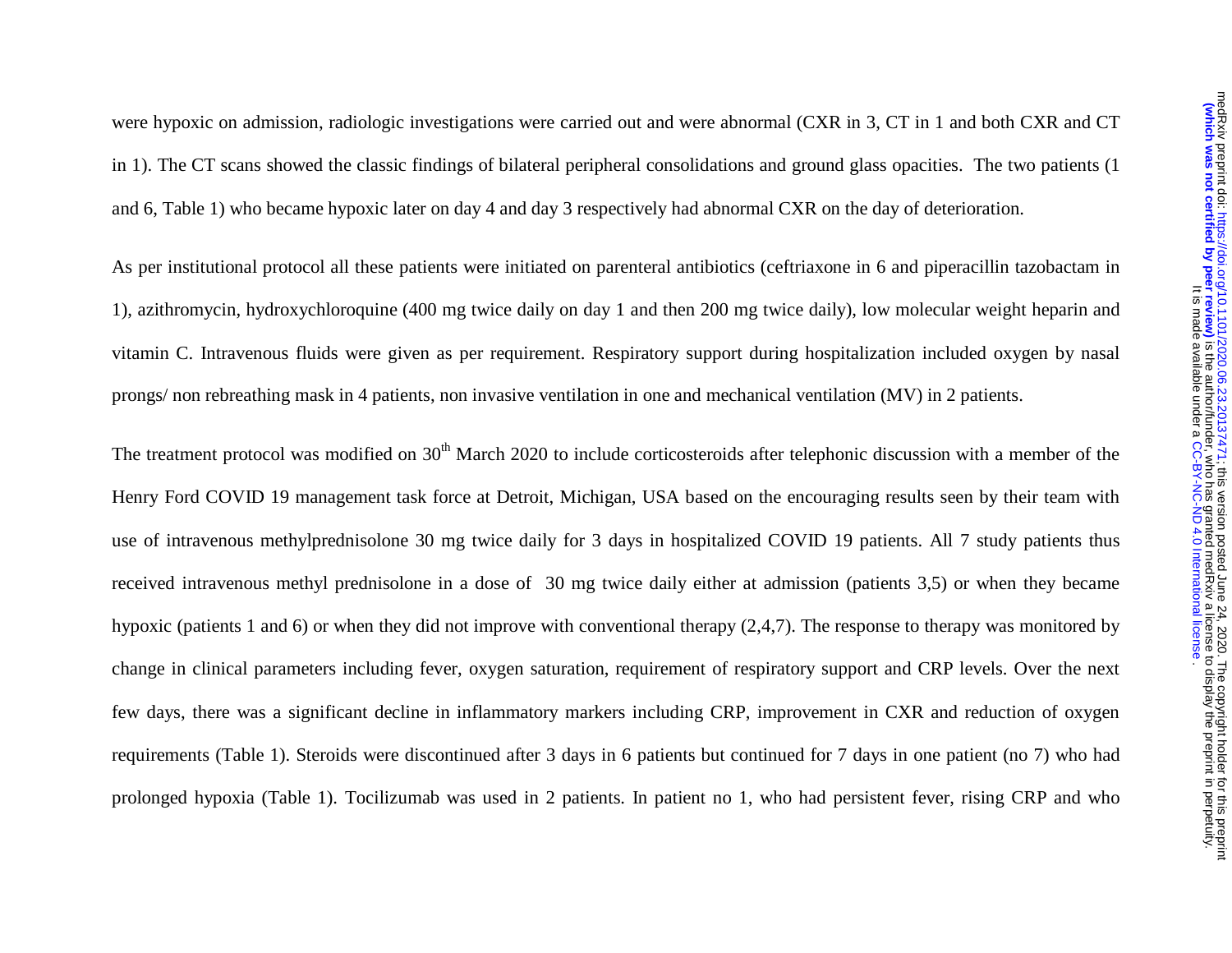developed hypoxia on day 4, two doses of tocilizumab 400 mg were given first followed by steroids. In patient number 6 a single dose of tocilizumab 400 mg was given 48 hours after initiation of steroids in view of high IL-6 levels and declining but persistently elevated CRP. One patient (No 2) who showed improvement in the ventilation parameters and CXR and decline in CRP after initiation of steroid therapy died suddenly on day 6 following bradycardia and cardiac arrest). Of the other 6 patients, 4 have been discharged home and 2 are in hospital on room air. As per ICMR and state protocol patients can be discharged only when two successive nasopharyngeal swabs turn negative (2). The mean duration of respiratory support required by the study patients was 6 days (range 5-8 days), mean duration to achieve nasopharyngeal swab negativity was 10 days (range 5-12 days) and mean hospital stay in discharged patients 11 days (range 6-13 days). None of the patients developed clinical or culture proven sepsis during the hospital stay.

It is well established that the cytokine storm with excess production of various interleukins (IL1 IL2, IL6, IL7, IL10), GCSF, and TNF $\alpha$  is central to the pathogenesis of COVID-19. Hence it is proposed that use of immunomodulatory therapy including corticosteroids and IL6 inhibitors such as tocilizumab could prove useful (3,4). The literature till some time ago was divided about the benefit of steroids in COVID-19. Most of the international guidelines recommended against use of steroids owing to previous lack of efficacy in severe acute respiratory syndrome (SARS), MERS (Middle East Respiratory syndrome) and pandemic influenza, risk of super infections and increased viral shedding (4,5,6). On the other hand, Chinese experts recommended using low to moderate dose steroids for 5-7 days in patients with moderate to severe ARDS due to COVID 19 (7). A recently published single pre-test, single posttest quasi-experiment by the Henry Ford COVID-19 management task force (on whose advice we started using corticosteroids) have reported significant impact of early short course methyl prednisolone on clinical outcomes, length of stay and mortality in patients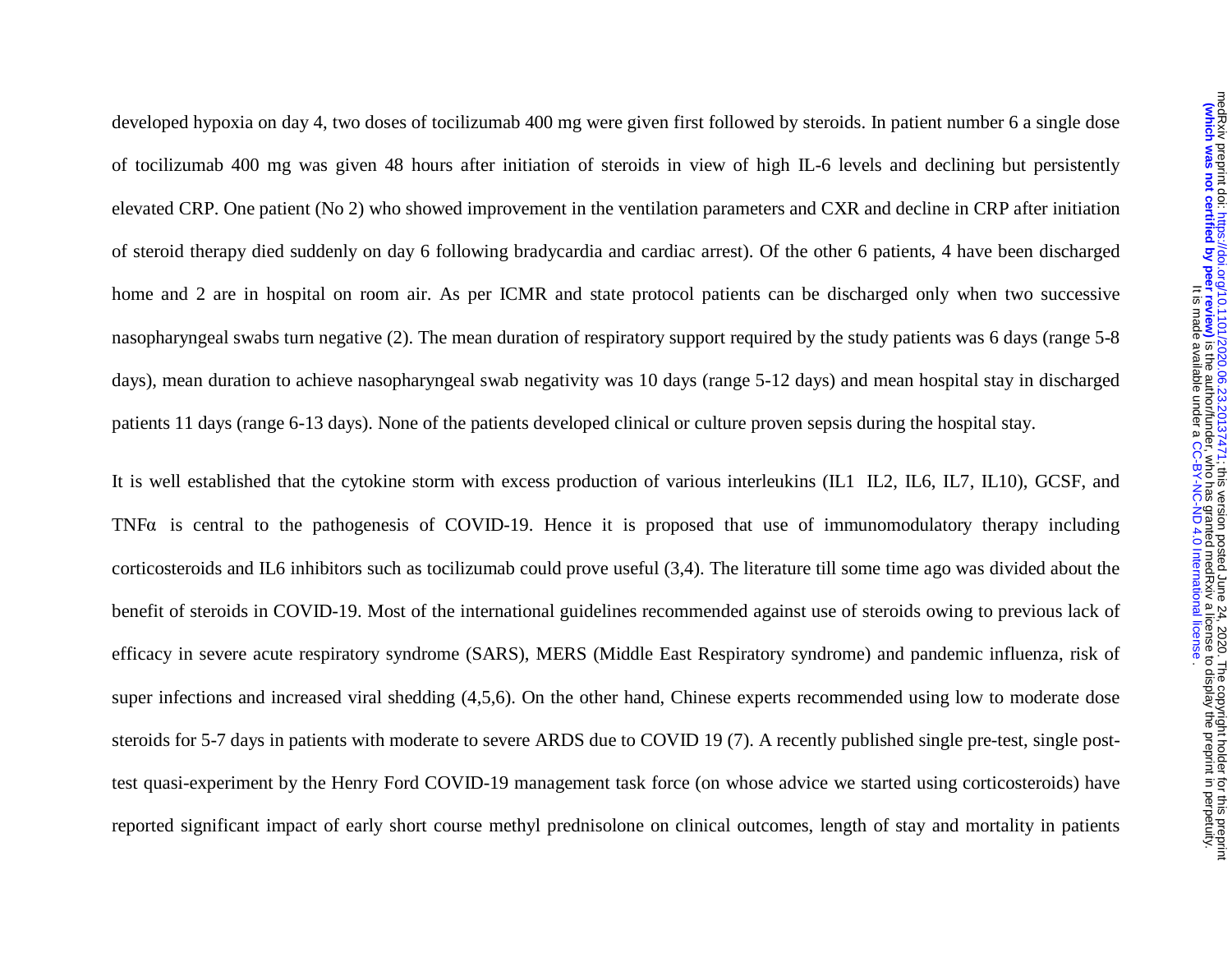with moderate to severe COVID-19 (8). Very recently the recovery trial from the UK reported mortality benefit with use of dexamethasone 6 mg once daily for 10 days (9).

While ours is a small cohort, we have replicated the results from the previous studies in Indian patients. We have also demonstrated good results with methylprednisolone as against dexamethasone used in the Recovery trial. The strength of the study lies in precise documentation of the clinical/ radiologic course and investigative work up of the patients. The limitations of the study include its small sample size, observational nature, single centre experience, absence of a control group and use of other interventions (respiratory support and tocilizumab) which may have contributed to clinical improvement. Also clinicians should remember that patients with COVID 19 can have respiratory deterioration due to a variety of reasons including pulmonary thromboembolism, myocarditis, evolving fibrosis and bacterial infections which will not improve/ may worsen with steroids. Hence careful selection of patients, close monitoring and good supportive care is essential when steroids are administered in COVID 19.

### **Funding**

None

## **Conflicts of Interest**

None

#### **References**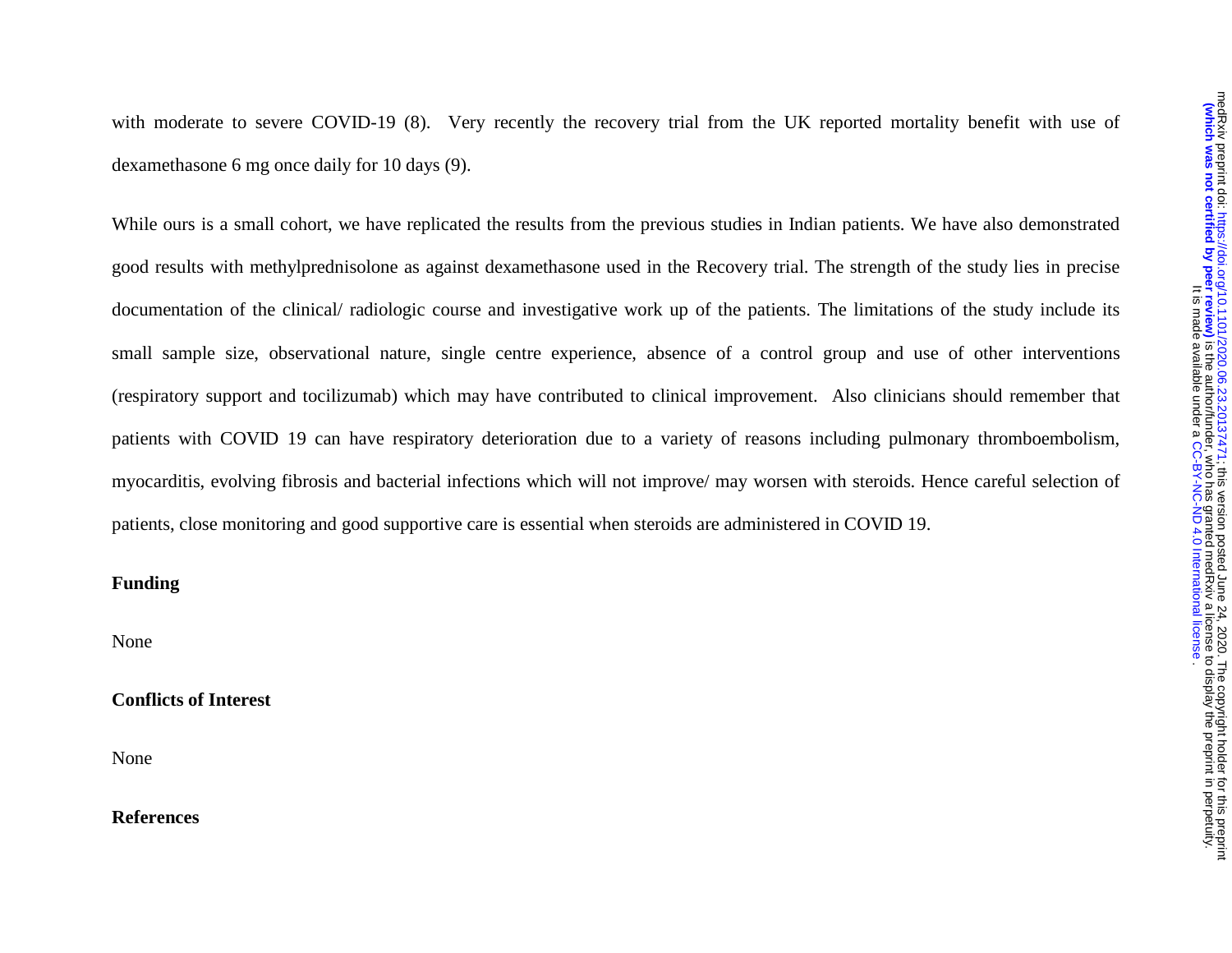#### 1. COVID 19 dashboard. Available at https://www.mygov.in/covid-19. Accessed on April 12, 2020.

- 2. Revised Revised Guidelines on Clinical Management of COVID – 19. Available at https://www.mohfw.gov.in/pdf/RevisedNationalClinicalManagementGuidelineforCOVID1931032020.pdf. Accessed on April 12,2020.
- 3. Huang C, Wang Y, Li X, Ren L, Zhao J, Hu Y et al. Clinical features of patients infected with 2019 novel coronavirus in Wuhan, China. *Lancet*. 2020;*395:*497–506.
- 4. Alhazzani W, Møller MH, Arabi YM, Loeb M, Gong MN, Fan E et al. Surviving Sepsis Campaign: Guidelines on the Management of Critically Ill Adults with Coronavirus Disease 2019 (COVID-19). *Crit Care Med*. 2020;10.1097/CCM.0000000000004363. doi:10.1097/CCM.0000000000004363
- 5. Russell CD, Millar JE, Baillie JK. Clinical evidence does not support corticosteroid treatment for 2019-nCoV lung injury. *Lancet*. 2020;*395*:473–475.
- 6. Bhimraj A, Morgan RL, Shumaker AH, Lavergne V, Baden L, Cheng VC et al. Infectious Diseases Society of America Guidelines on the Treatment and Management of Patients with COVID-19 Infection. Available at https://www.idsociety.org/practice-guideline/covid-19-guideline-treatment-and-management/. Accessed April 12,2020.
- 7. Zhao JP, Hu Y, Du RH, <u>Chen</u> ZS, Jin Y, Zhou M et al. Expert Consensus on the Use of Corticosteroid in Patients With 2019nCoV Pneumonia. *Zhonghua Jie He He Hu Xi Za Zhi*. 2020; 43[0]:E007.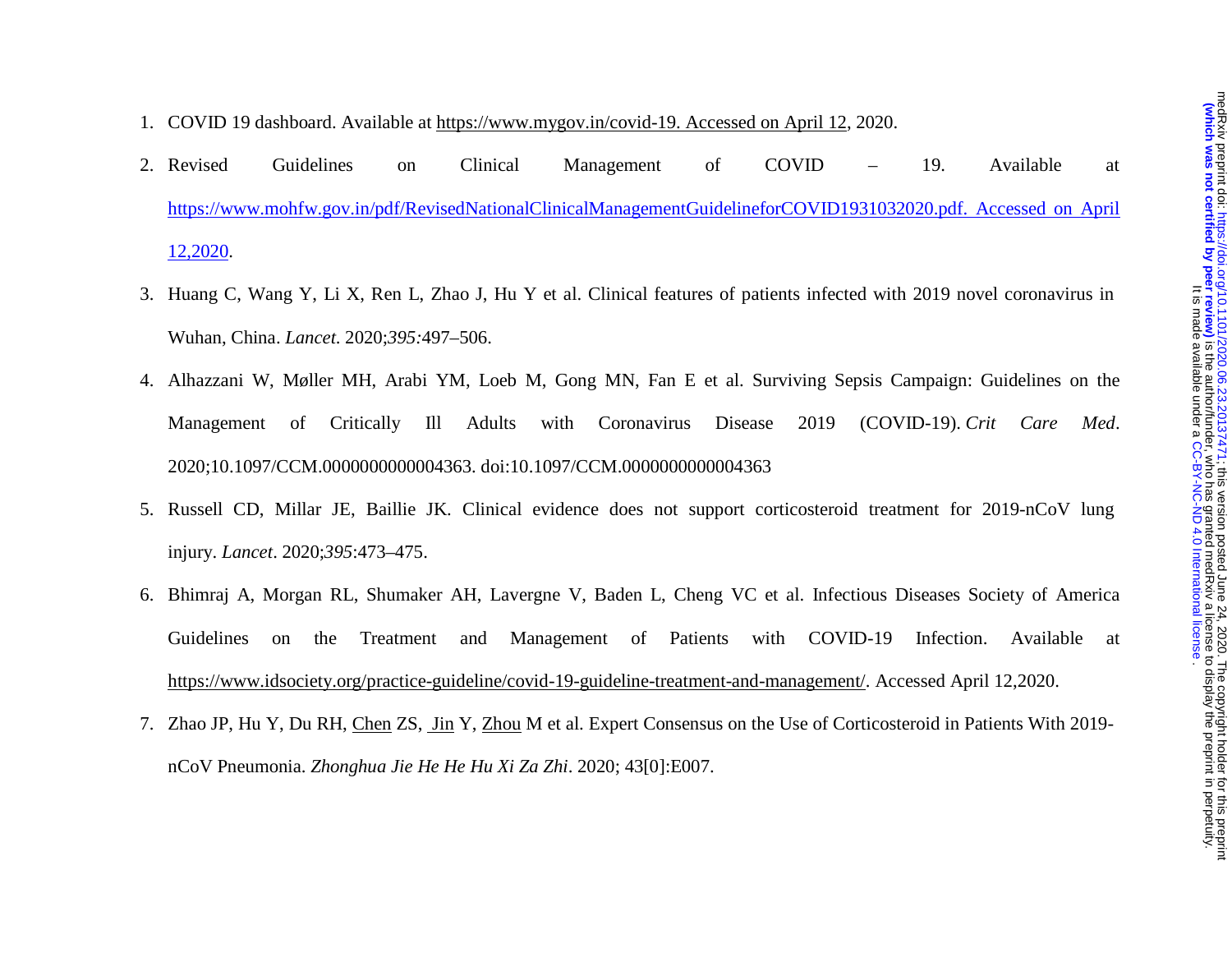- medRxiv preprint doi: https://doi.org/10.1101/2020.06.23.20137471; this version posted June 24, 2020. The copyright holder for this preprint<br>Mhich was not certified by peer review) is the author/funder, who has granted med The copyright holder for this preprint this service of 2020. [;](https://doi.org/10.1101/2020.06.23.20137471) https://doi.org/2020.09.23.20137471 doi: medPxiv preprint this version posted June 24, 2020. I he copyright polen in the preprint. who has granted by perface to display the author/funder, who has granted medRxix a license to display the preprint in perpetuity. . [CC-BY-NC-ND 4.0 International license](http://creativecommons.org/licenses/by-nc-nd/4.0/) It is made available under a
- 8. Fadel R, Morrison AR, Vahia A, Smith ZR, Chaudhry Z, Bhargava P et al. Early Short Course Corticosteroids in Hospitalized Patients with COVID-19. *Clin Infect Dis*. 2020;ciaa601. doi:10.1093/cid/ciaa601.
- 9. Randomized evaluation of COVID -19 therapy (Recovery). Low-cost dexamethasone reduces death by up to one third in hospitalised patients with severe respiratory complications of COVID-19. Available at www.recoverytrial,net/news/. Accessed on June 23,2020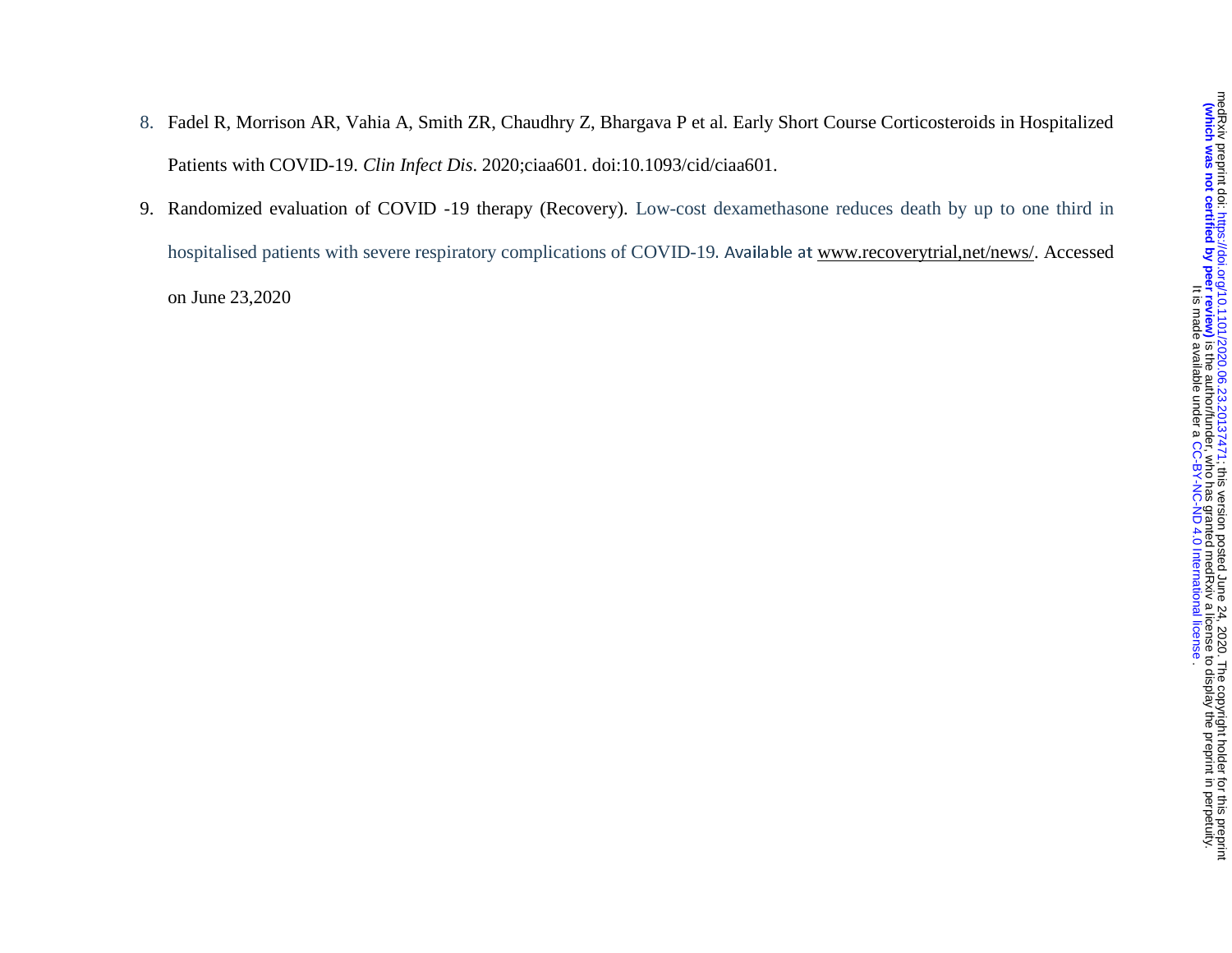# Table 1: Clinical course of the study patients

|                |                                  | Days of hospitalization                                                                                                                 |                                                                                                                |                                                                                                                                  |                                                                                 |   |                                                                         |                       |                                         |                              |    |                               |                              |                   |
|----------------|----------------------------------|-----------------------------------------------------------------------------------------------------------------------------------------|----------------------------------------------------------------------------------------------------------------|----------------------------------------------------------------------------------------------------------------------------------|---------------------------------------------------------------------------------|---|-------------------------------------------------------------------------|-----------------------|-----------------------------------------|------------------------------|----|-------------------------------|------------------------------|-------------------|
| <b>SN</b>      | Patient<br>details               | $\boldsymbol{0}$                                                                                                                        | $\overline{2}$                                                                                                 | 3                                                                                                                                | 4                                                                               | 5 | 6                                                                       |                       | 8                                       | 9                            | 10 | 11                            | 12                           | 13                |
| $\mathbf{1}$   | 55 M, HTN                        | High Fever, Saturation 97% on<br>room air<br>CRP 210 mg/l                                                                               | Sat<br>91%<br>O <sub>2</sub> 2l<br>Toci<br><b>CRP</b><br>290mg<br>$\Lambda$<br>IL <sub>6</sub><br>124<br>pg/ml | O <sub>2</sub><br>Sat<br>95%<br>Toci<br>Steroid<br>S                                                                             | $O2$ requirements stable<br>Asymptomatic<br>Sat 97%<br>CRP 180 mg/l<br>No fever |   |                                                                         |                       |                                         | D/C                          |    |                               |                              |                   |
| $\overline{c}$ | 58 M, Obese                      | Fever, Sat 92%<br>$O2$ started<br>CRP 160 mg/l                                                                                          | ET<br>MV<br><b>CRP</b><br>310<br>mg/l                                                                          | Steroids<br>Stable ventilator settings,<br>Sat 96%<br><b>CXR</b> better<br>CRP declined successively<br>to 250 and then 100 mg/l |                                                                                 |   | <b>Bradyc</b><br>ardia<br>Cardia<br>c arrest<br><b>CRP</b><br>$40$ mg/l |                       |                                         |                              |    |                               |                              |                   |
| 3              | 55 F, OAD                        | Saturation 91% on RA at presentation<br>Non invasive ventilation<br>Steroids for 3 days<br>CRP declined from 30 mg/l to 8 mg/l, Sat 96% |                                                                                                                |                                                                                                                                  |                                                                                 |   |                                                                         |                       | Off non invasive ventilation and oxygen |                              |    |                               |                              | D/C               |
| 4              | 44 F                             | Febrile<br>Saturation 91%<br>on RA<br>$O2$ 6 liters/min<br>CRP 90mg/l                                                                   | Steroids                                                                                                       | Sat 96%, decline in O <sub>2</sub> requirement<br>Decline in CRP to 30 mg/l                                                      |                                                                                 |   | Off $O2$<br>asymptomatic                                                |                       |                                         |                              |    | D/C                           |                              |                   |
| 5              | 55 M                             | Saturation 90% on RA<br>Fever<br>$O2$ 4l, awake proning<br>CRP 127 mg/l                                                                 |                                                                                                                | Sat 95%, Decline in $O_2$<br>requirements<br>Decline in CRP to 90 and<br>then 14 mg/l                                            |                                                                                 |   | Off $O2$<br>Asymptomatic<br>$CRP$ 3 mg/l<br><b>MV</b>                   |                       |                                         |                              |    | D/C                           |                              |                   |
| 6              | 70 M<br>DM,<br>HT,<br><b>CKD</b> | Asymptomatic<br>Saturation 95% on RA<br>CRP 30 mg/l                                                                                     |                                                                                                                | Fever<br><b>CRP</b><br>300                                                                                                       | <b>MV</b><br>MV<br>Steroid<br>Steroid<br><b>CRP</b><br><b>CRP</b>               |   |                                                                         | Tapering<br>inotropes | Extuba<br>ted                           | O <sub>2</sub><br>CRP 3 mg/l |    | O <sub>2</sub><br>stoppe<br>d | Asymptomatic<br>swab to turn | waiting for nasal |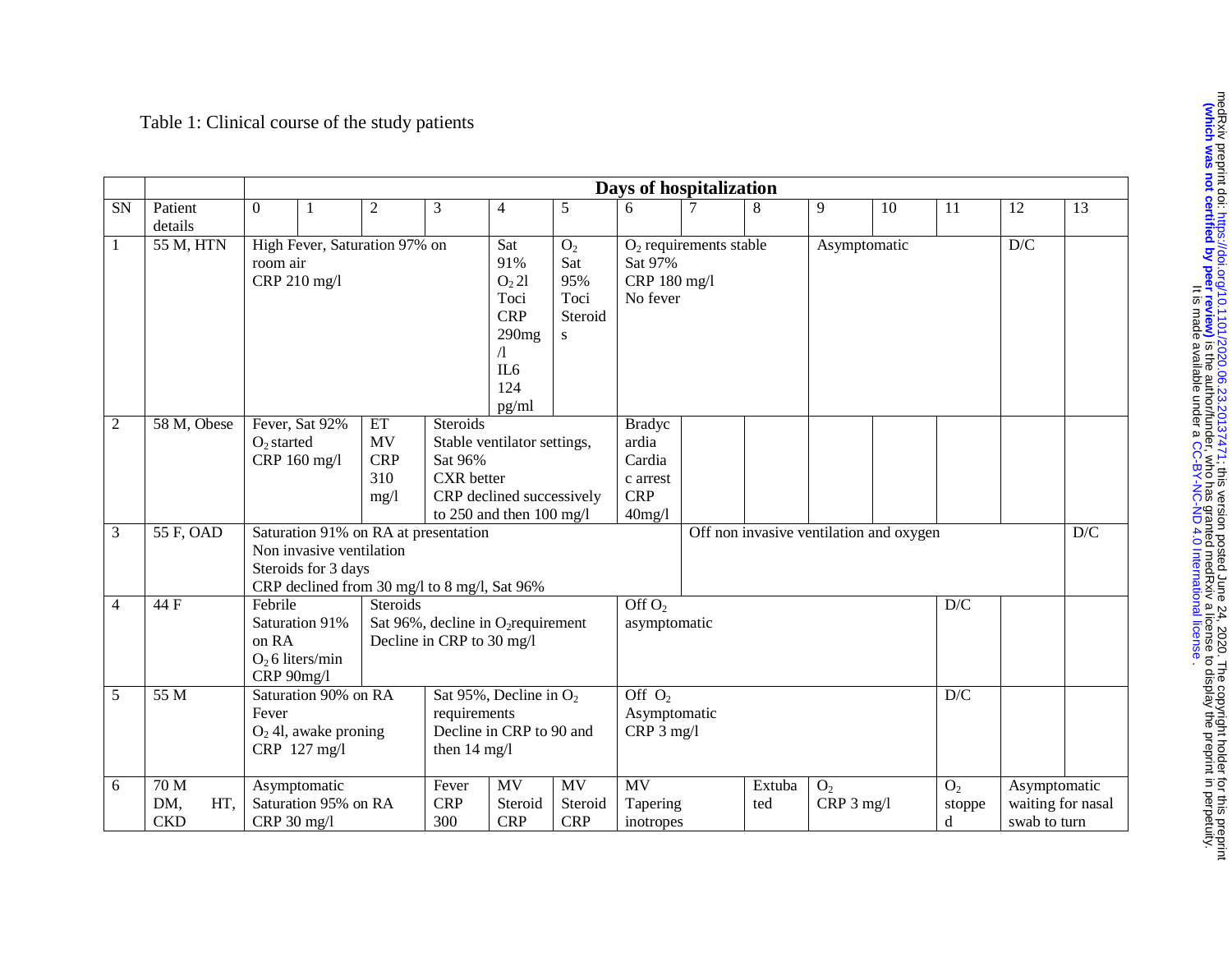|                        |      |                                          | mg/l            | 410 | 200    | CRP 90 mg/l and        |  |                                                 | negative |
|------------------------|------|------------------------------------------|-----------------|-----|--------|------------------------|--|-------------------------------------------------|----------|
|                        |      |                                          | ET,             |     | $IL-6$ | then $30 \text{ mg/l}$ |  |                                                 |          |
|                        |      |                                          | MV              |     | 55pg/  |                        |  |                                                 |          |
|                        |      |                                          | Steroid         |     | ml     |                        |  |                                                 |          |
|                        |      |                                          |                 |     | Toci   |                        |  |                                                 |          |
|                        | 47 M | Saturation 88% on RA at                  | <b>Steroids</b> |     |        |                        |  | Asymptomatic, on RA waiting for NP swab to turn |          |
| DM, HT<br>presentation |      | $O2$ requirements declining, Sat 95%     |                 |     |        | negative               |  |                                                 |          |
| $O2 8$ l/min           |      | Decrease in CRP from 270 mg/l to 13 mg/l |                 |     |        |                        |  |                                                 |          |
|                        |      | $CRP290$ mg/l                            |                 |     |        |                        |  |                                                 |          |

M: Male, F: Female, HTN: Hypertension, DM: diabetes mellitus, OAD: obstructive airway disease, CRP: C reactive protein, Toci: Tocilizumab, D/C: discharged, RA: room air, NIV: Non invasive ventilation, CKD: chronic kidney disease, ET: endotracheal intubation, MV: mechanical ventilation, NP: nasopharyngeal, Ino: Inotropes`